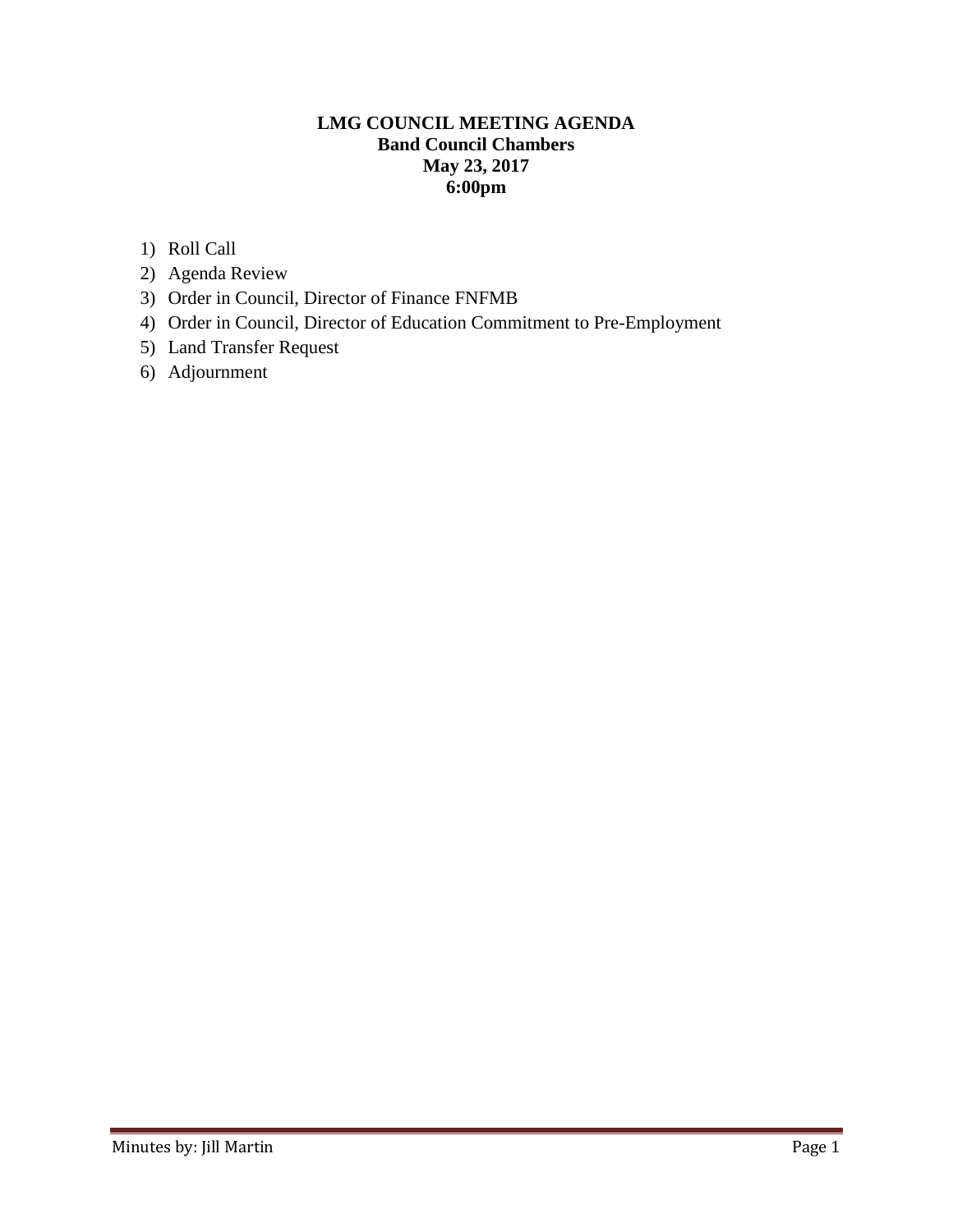#### **1. Roll Call**

### **LMG COUNCIL ATTENDEES:**

Chief Darcy Gray Councillor Sky Metallic Councillor Lorna Sook Councillor Gordon Isaac Councillor Dr. Cathy Martin Councillor Sheila Swasson Councillor John Murvin Vicaire Councillor Wendell Metallic Councillor Kevin Methot (Late) Councillor Chris Wysote (Late) **Absent:**

Councillor Annette Barnaby Councillor Lloyd Alcon (Medical) Councillor Calvin Barnaby

#### **2. Adoption of the Agenda**

A motion was made to accept the agenda.

 Moved: Councillor John Murvin Vicaire Second: Councillor Sky Metallic Passed: Passed

#### **3. Order in Council, FNMBC Request**

An order in council in regards to the First Nations Fiscal Management Act was presented to Chief and Council. This will allow for development of a FNFMBC that will serve and provide a range of financial services to First Nations, including but not limited to the First Nation Financial Management Board, the First Nation Finance Authority and the First Nation Tax Committee.

Moved: Councillor Sky Metallic Second: Councillor Lorna Sook Abstain: Councillor Cathy Martin Passed